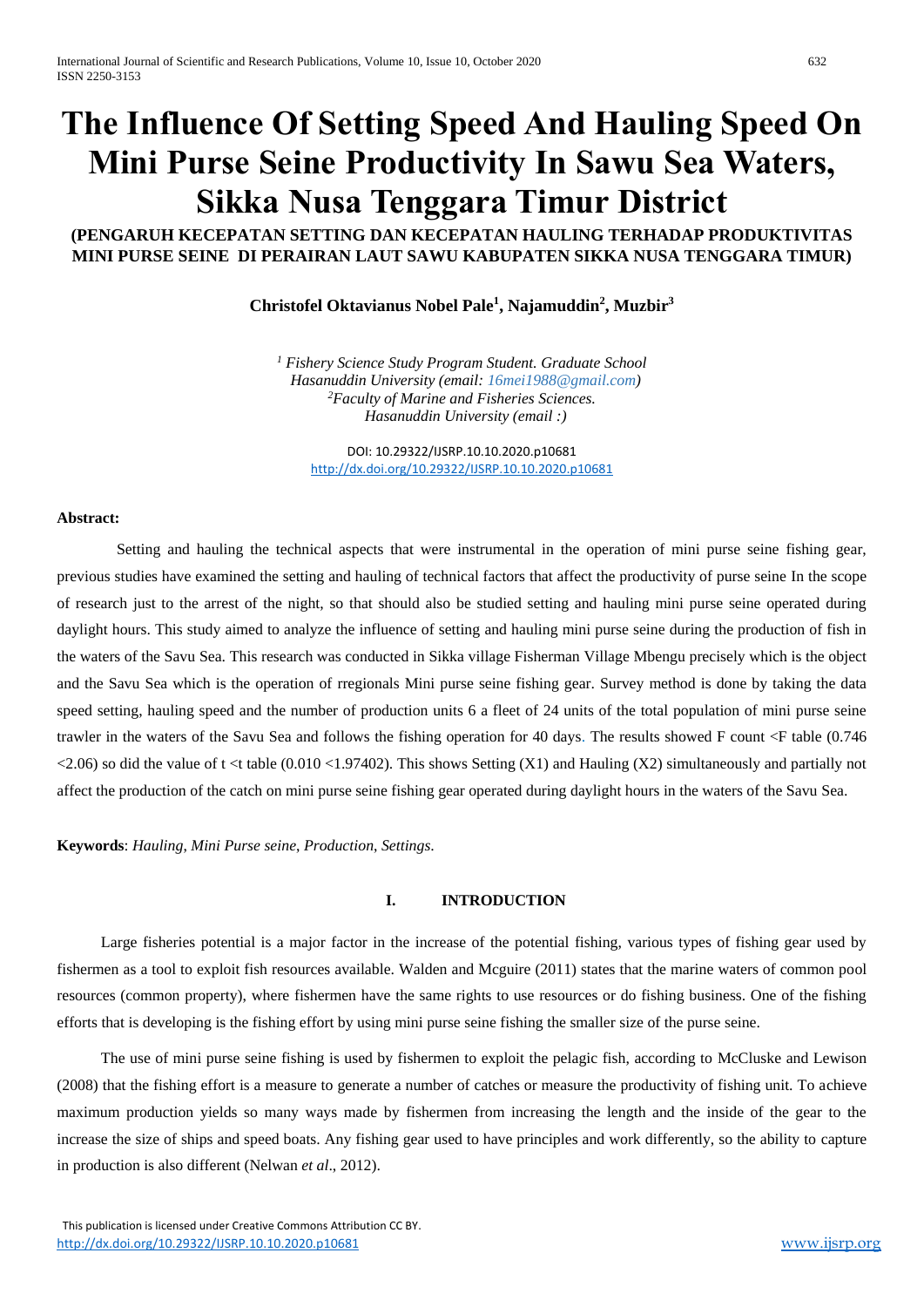Purse seine fishing gear performance is influenced by technical factors that work, according to Picaulima (2012) that the technical factors that affect the productivity of purse seine is the size of the ship, Purwanto and Nugroho (2011) purse seine productivity is influenced by the speed of the ship, other technical factors also affect the productivity of the purse seine, according to Pratama *et al* (2016), is a long trip, the number of crews, Watt, net length, width or depth of the nets, engine power, fuel and skipper experience. Aside from the productivity of fishing gear depends on the design and physical characteristics of the materials used to build the fishing gear. Structural components such as a mesh that gives vary in chemical composition and specific gravity. Similarly, the size of the mesh, the thickness of the yarn, and the volume of floats and ballast weight is used to provide positive and negative buoyancy in various parts of the nets may affect the behavior and performance of gear (Kim *et al*., 2007)

Utilization of mini purse seine fishermen in Sikka, especially in the southern region of Sikka used to catch pelagic fish during the day. The development of mini purse seine in the southern region of Sikka district in the year 2016 is developing a fleet of 18 units and increased in 2018 by 24 units of the fleet (village profile Mbengu 2018). The increase in the number of mini purse seine fleet is expected to take effect on increasing the production value of fish catches. Many factors work and affect the productivity of the workings of the purse seine especially during an operation carried out such fishing gear speed of the ship, vessel GT, net length and depth of the net. Technical factor of considerable influence upon the operation of mini purse seine is the speed setting and hauling speed. this corresponds Kefi *et al* opinion (2013), that the successful operation of the purse seine based research results show that the success of purse seine operations using FADs is speed at the time of setting (setting speed) and pursing speed (pursing speed).

The purpose of this study was to determine the effect on the production Setting and Hauling catches mini purse seine fishing gear operated during daylight hours.

#### **II. METHODS**

This research was conducted in November 2019 - December 2019 in the waters of the Savu Sea, Sikka Regency, to be precise in the Mini Purse Seine fishing village, Mbengu Village, Nusa Tenggara Timur Province. The method used is a survey method which case study that is taking data directly following the arrest of six unit processes Mini Purse seine fleet for two months. Data taken the form of data speed setting fishing gear or fishing gear release of the six units of the fleet. Calculated using a stopwatch, the data withdrawal hauling rope drawstring or data from a fleet of six units is calculated by using a stopwatch. Total production or catch fish every trip the arrest of the six units of the fleet is calculated by weighing the fish is done.The analysis used in this research is multiple linear regression analysis.

## **III. RESULTS AND DISCUSSION**

#### **A. Characteristics of the Mini Purse Seine**

Mini purse seine in Sikka regency, to be exact, Savu Sea, namely the fishing village of Mbengu Village, totaling 24 units of fleet with mini purse seine sizes consisting of 3 Grosstonage, 5 grosstonage and 7 grosstonage. Mini size purse seine in the region has long nets between 250-300 meters with a depth of 12-15 meters.

#### **1. Component Mini purse seine**

One unit of mini purse seine fishing equipment consists of several components forming (Figure 1), such as nets, buoys, rings, weights or lead rope and rigging as RIS above, below ris rope, rope buoy, rope rings and rope drawstring. Each component has a different function. Nets used is made of Polyethylene (PE) with a mesh size of 2 inches, while the ring is made of tin or of brass, used ropes made of Polyethylene (PE), buoys are usually packed of plastic materials with different shapes, some are round and some are ovals.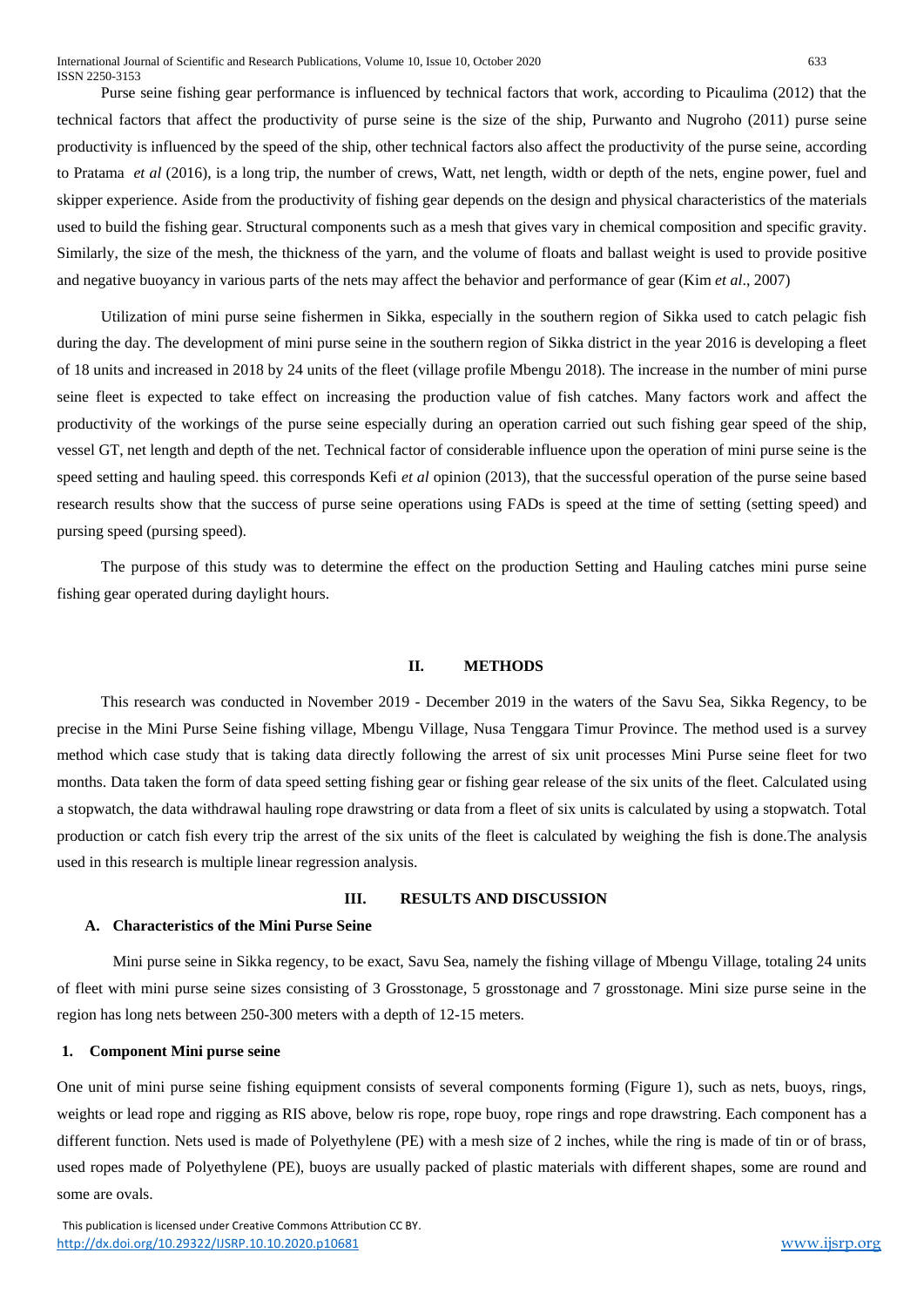

*Figure 1. Component Mini Purse seine*

## **2. Catching Mini purse seine operations**

## Operation Preparation Arrest

Before the ship set out to search the area fishing ground, routine activities performed by the skipper and all employees are engaged in preparing, technically good preparations such as preparation of fuel, engine inspection, preparation throw stones and setting fishing gear. The amount of fuel needed fisherman every day for 40 liters. Each fuel requirements are usually in accordance with the distance or length of time of arrest.

## **3. Catchment Area**

Catching strip is an area that has the potential of fish and become a target region capture by fishermen. Fishing areas using mini purse seine fishing gear in pursuit of fish by fishermen system Mbengu village is along the waters of the territorial waters of the Savu Sea to the waters wolowiro ball. There is no definitive determination of the fishing area, the fishermen usually do a search along the waters. Determination seen fishing ground area of some signs such as discoloration of sea water, the presence of bubbles or water surface buoy, seen sea birds swooping or small fish leap above the water surface.

## **4. Mechanical Operation**

Mechanical operation of mini purse seine fishing gear made after finding ground fishing areas or schools of fish, the operation of the process consists of two processes, among others:

- *1. Setting*
- a. Setting is the process of decline in fishing gear, the early fishermen fishing ground or looking towards the fishing area begins from 6:00 to 11:00 hours. This is done because at that hour the surface of the sea water is not too hot and the fish can be seen or played above sea level, while in the afternoon the search process starts from 15.00- 17 .30 hours when the sun is not too hot or heat.
- b. When seen schools of fish quickly monitor your interpreter to convey to the skipper, so the skipper will steer the boat moved closer to the schools of fish as directed.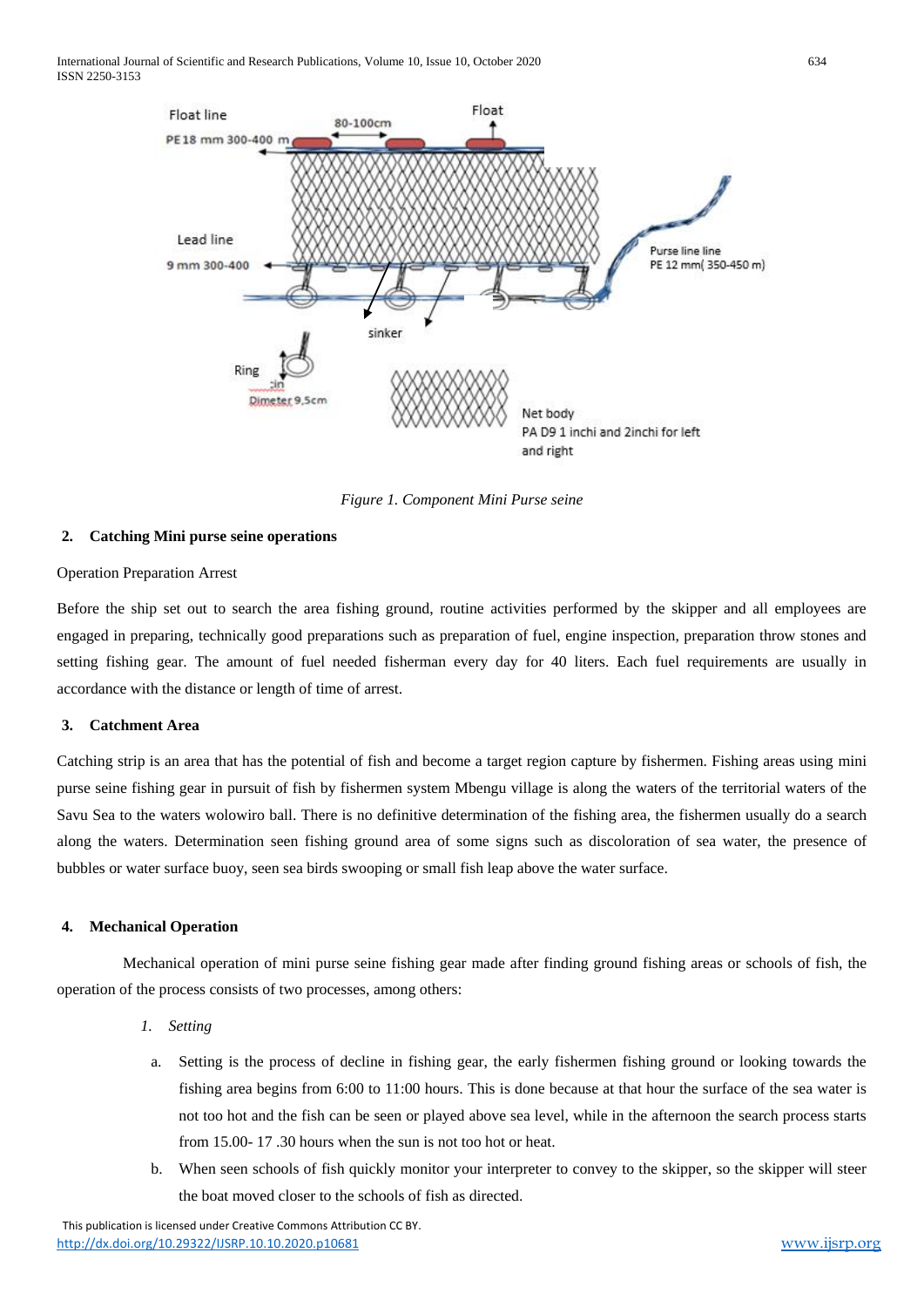- c. Crew or all workers on board began to prepare for the position and duties of each
- d. Ships approaching the schools of fish to observe some things like, swimming direction of fish, water depth, type of fish, fish swimming speed, direction of currents and winds. A distance of approximately 40-50 meters monitor so that the fish do not escape or fear.
- e. Skipper will determine the starting point decrease in the net. Ships do if the motion to take a position prepare for loopin. The principle of the loop is to block the swimming direction of the fish, the maximum speed is according to the swimming speed of the fish so that the looping process is quickly completed.



*Figure 2. Illustration of Mini Purse Seine Settings in Mbengu Village*

## *Hauling*

"Hauling" or net withdrawal process will be done if both ends meet or mesh nets have been fused. Net withdrawal process is performed as follows:

- a. Withdrawal rope wrinkle as soon as possible in order to avoid the possibility of the fish being trapped can escape. Officers withdrawal wrinkle withdrawal rope rope together to close the vertical direction fish swimming.
- b. When the ring is almost reached the side rollers or information officer signaled to stop the withdrawal. Wrinkle rope hooked to the stopper in order not to sink.
- c. Appointment ring on the vessel, removal of the ring carried by several crews. This is done by fishermen for fishermen not to use the auxiliary engine or engine Derek but still using manpower.
- d. d. Once the ring is increased then the entire member simultaneously withdrawing a net weight starting from the withdrawal of the top rope ris (buoys) are landless and together.
- e. Body pulled nets so that the only remaining space is enough (which had bags of net section)
- f. Catches of fish (fish raised above board and inserted into the fish hold).
- g. After all the process has been completed and the fish in the hold then the nets will be trimmed back to the process of catching the next one.

## **B. Catch fish**

Production of fish catches using mini purse seine fishing gear carried by a fisherman in the village of Mbengu is small pelagic fish species such as *Sardinella lemuru*, *Hemiramphus brasiliensis*, *Euthynnus affiniss*, *Leioagnathus ecuulus*. Total production during the study can be found on the curve below.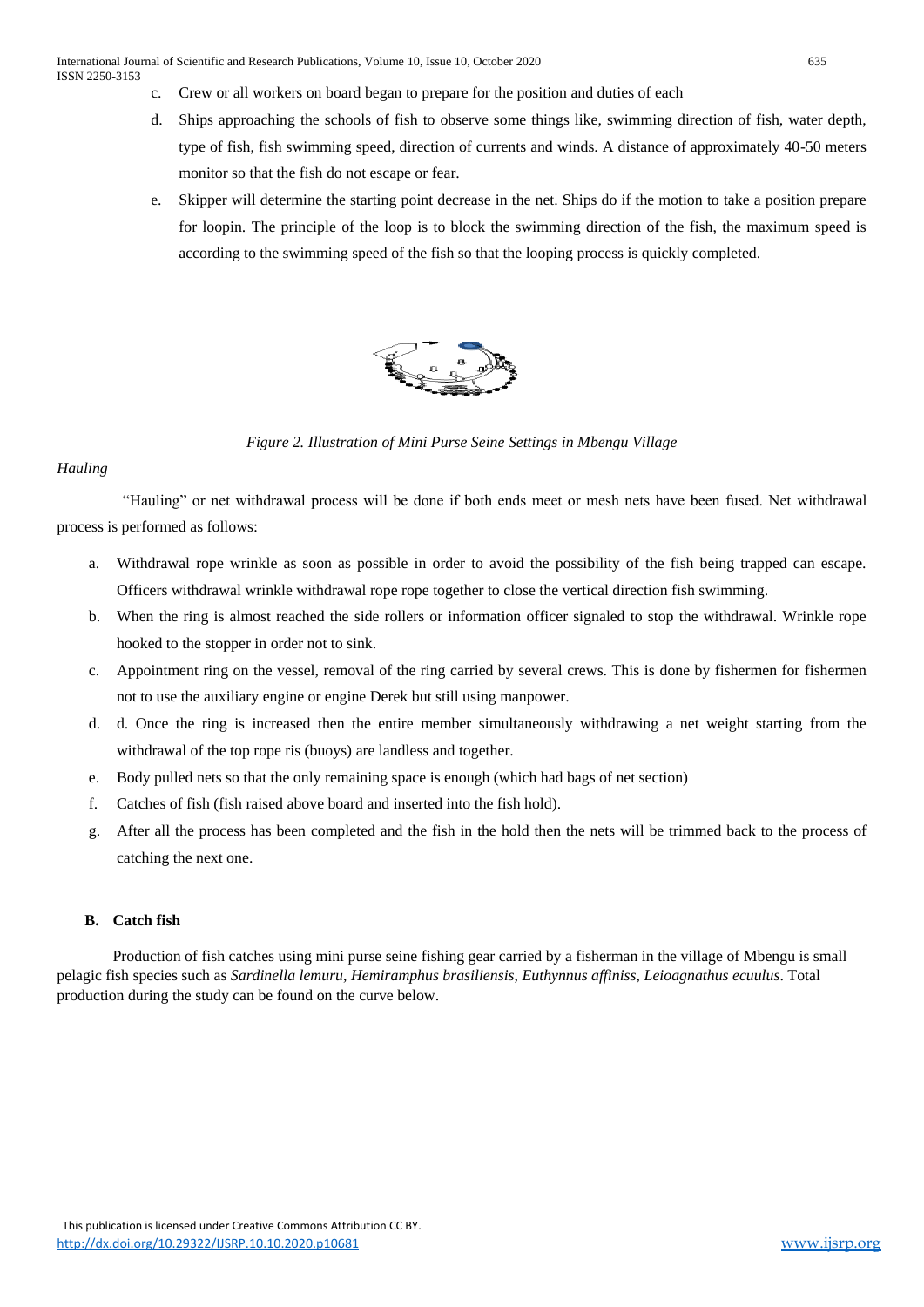

*Figure 3. Curva Fish Production in November 2019*

From the curve arrests made during research there are three dominant types of fish caught on a mini purse seine fishing gear during the day. Among the *Euthynnus affiniss*, *Leioagnathus ecuulus* , and *Sardinella lemuru*. Of production during November catches most fish caught are *Sardinella lemuru* as shown in the diagram below.



Figure 4. Diagram Catches Production Month November 2019

The most fish production in November 2019 was the type of Sardinella lamuru, which was 43% of the total catch, while *Leioagnathus ecuulus* was 39% and *Euthynnus affiniss* 18%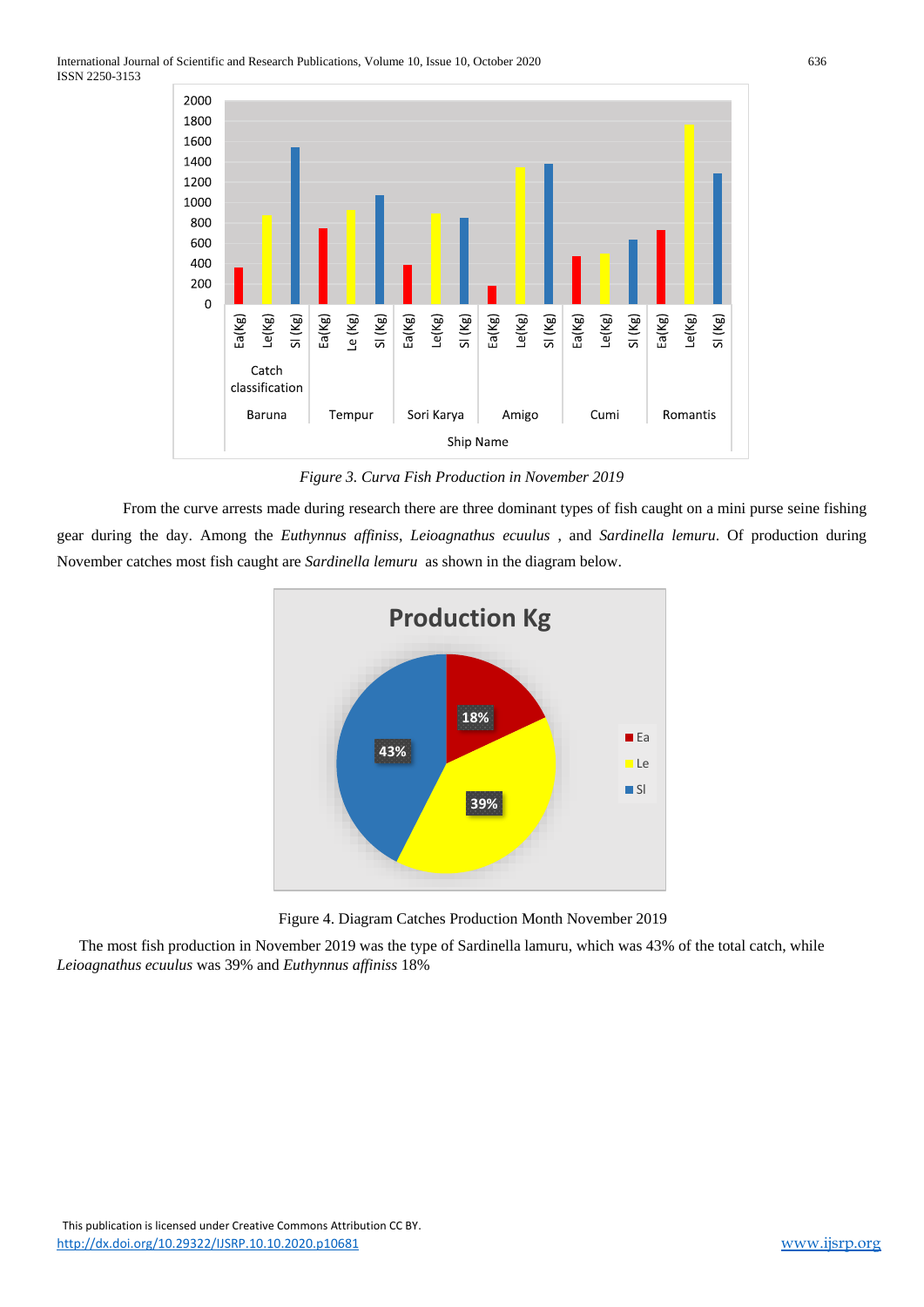

*Figure 5. Production curva Month December 2019*



*Figure 6. Diagram Production Month December 2019*

Production of catches occurred in December as seen in the curves and diagrams explaining that the production catches in december catches the most is the kind *Euthynnus affiniss* by 46% or 6231 kg, *Sardinella lamuru* 34% or 4592 kg and *Leioagnathus ecuulus* 20% or 2682 kg.

According to several researchers such as Safitri and Magdalena (2018), the composition of the catch of purse seine is *Decapterus makrosoma*, *Selaroides*, *euthinus affinis*, *Restrelliger*, *Parastromateus niger* and *Sardinella lamuru*. production quantities by fishermen is decreased compared to a few years ago. According to fishermen it is because of the excessive heat so the fish are not on the surface of the waters. Fluctuations catching perceived by fishermen is the impact of climate change that is very difficult to predict by fishermen. This is according to Saumanan (2012) that climate change is happening so quickly is a result of climate Variability is causing extreme weather. According Interter Governmental Panel on Climate Change (IPCC) (2014), states that climate change in the last decade has been in the spotlight of the world, causing climate change impacts on natural and human systems changes that can lead to the risk of harm associated with the interaction of the climate.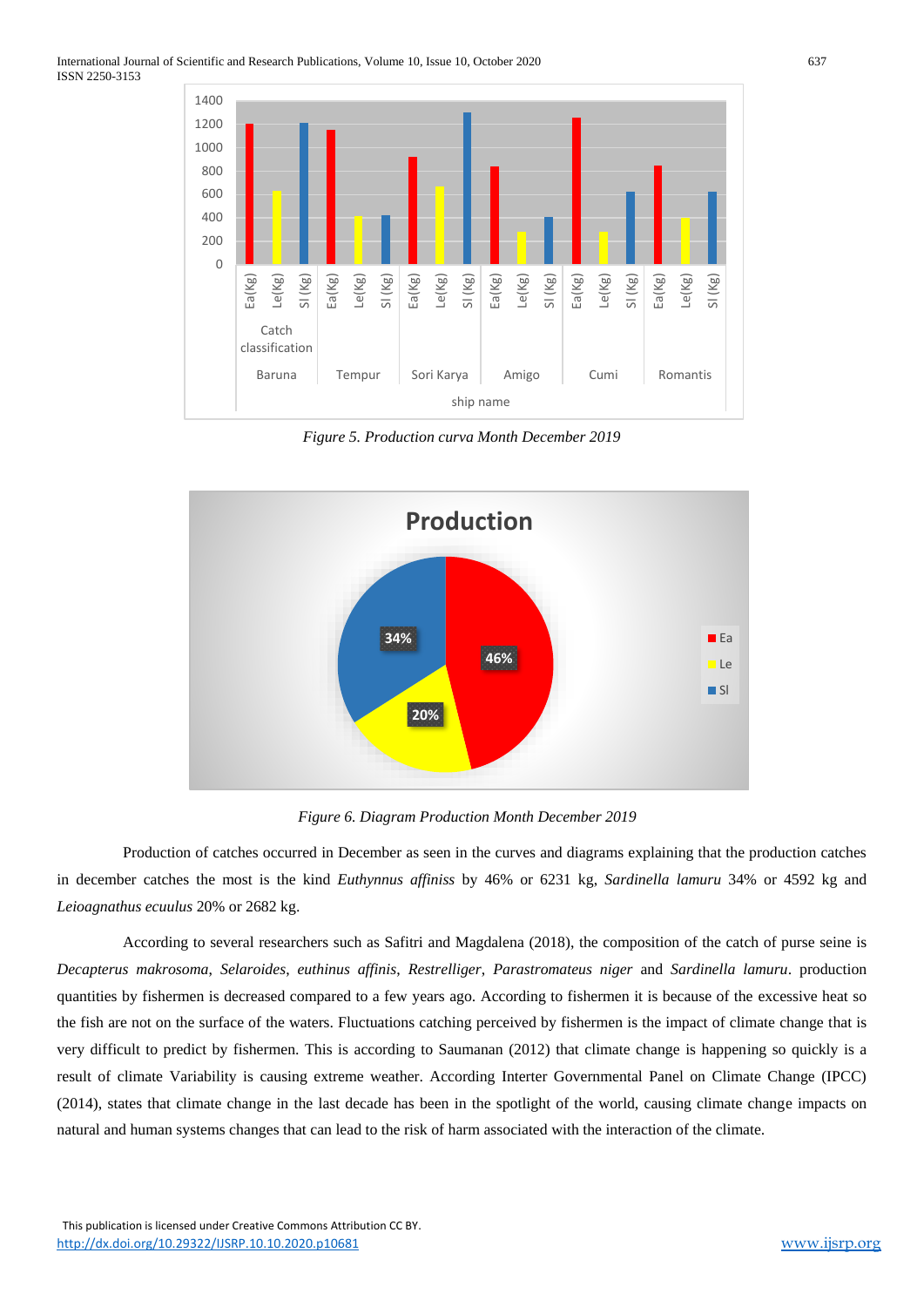

*Figure 7. Fish from Mini Purse Seine Production*

#### **C. Setting Speed and Hauling influence on the production of the catch**

#### **1** *Value The coefficient of determination (R 2 )*

Coefficient of determination can be used to determine the level of influence of the independent variable (X) to the value of the dependent variable (Y). In Table 2 the coefficient of determination of the analytical results is 0.38, or 3.8% Production is able to be explained by the variable setting, hauling, as well as speed, ABK, length, size, the depth of which is a supporting factor. And the rest is affected by environmental variables such as cuca and climate that are not described in this study.

## **2** *F Test*

For the F test can be used to determine the effect of variable X jointly or wholly to variable Y. Based on the test results in Table 3 obtained F F count = 0.746, F count <F table (0.746 <2.06). This shows the variable X no significant effect on production. It can also be seen from the significant value of 0.633 is> 0.05, which is a probability value.

## **3** *T Test*

The t-test is used to determine the effect of each variable X to Y regression model independent variable is the speed setting (X1), hauling speed (X2) and the dependent variable. Catch (Y) Based on Table 4 for the t test results showed that:

#### *a) Speed setting (X1)*

The speed setting  $(X1)$  has a sig.  $= 0.992 > 0.05$ . This shows that the speed setting no significant effect on produks. It can also be seen in the value of t <T table (0.010 <1.97402). It shows a little different from the opinions Maulana*.* (2017) says that the length of time the settings that affect the production of fish catches using a purse seine fishing gear, but not a dominant factor affecting the catch.

Setting speed has no effect because the use of the ship's engine, vessel size, and the size of the fishing gear by not having variety. Setting speed itself has a relationship with the ship's speed or power boats used as communicated by Pratama *et al.*  (2016). That the process of looping fish schools will be faster if it is supported by the strength of the ship's engine. The same thing also delivered by Muntana *et al*. (2013). The use of large machines is needed in the process of looping fish schools. The process of setting fishing gear during the day requires precision from the skipper. This is because the fish are not concentrated so that the faster the circular then the less likely a fish out of the net.

## *b) Hauling Speed (X2))*

Hauling speed has significant value = 0824> 0.05 that is a probability value. It shows that the hauling speed does not affect the catch, but it also can be seen in the value of  $t < t$  table (0222 <1.97492). Which means that hauling did not affect the production of the catch. It is the possibility of the hauling speed is influenced both external factors and internal factors according to (Pratama *et al.,* 2016). Determination of setting and hauling speed, heavily dependent on technical factors, among others, the dimensions of the vessel, the size of fishing gear, engine power, and the number of crew. According to Imanda *et al.* (2016) to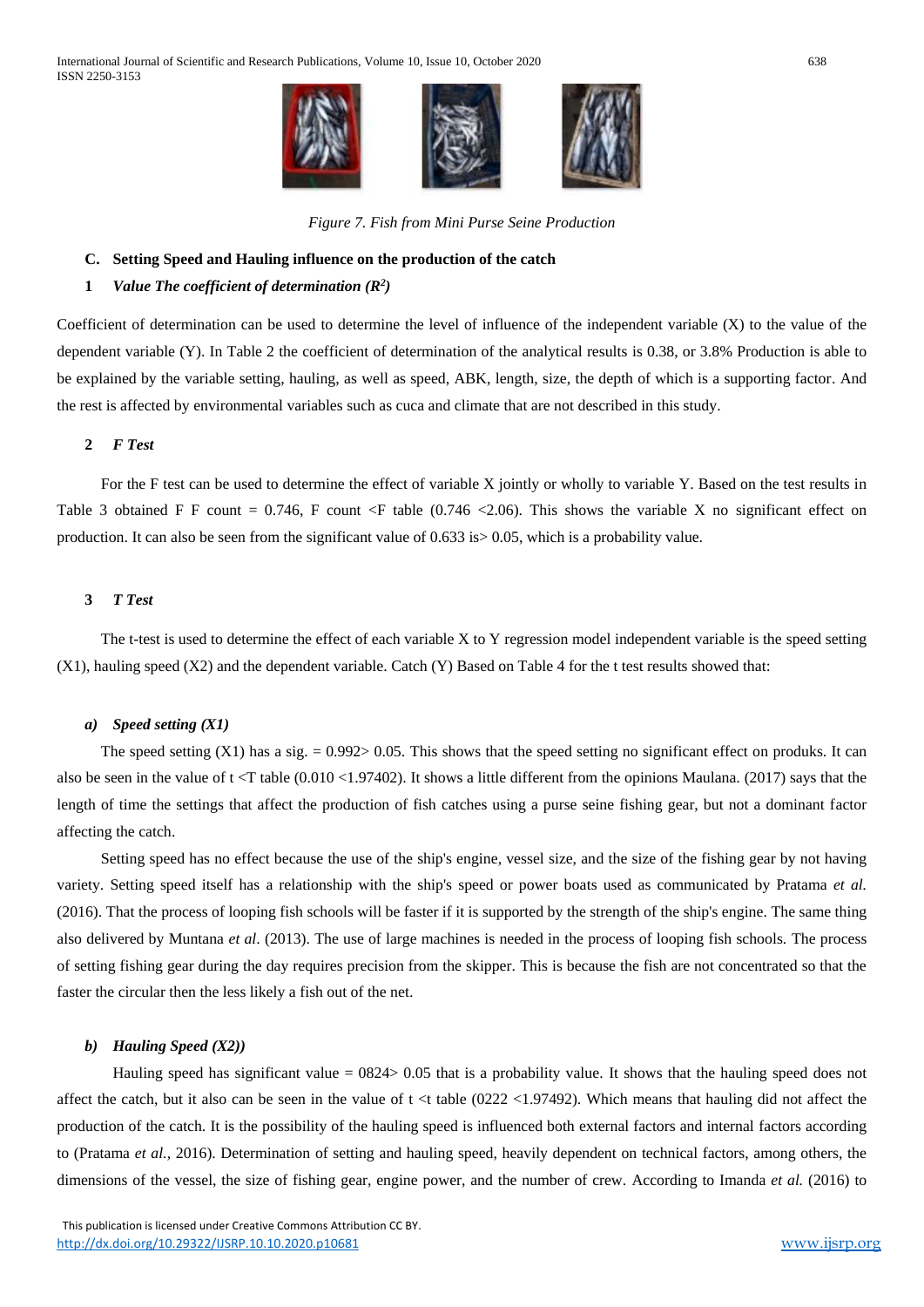maximize the time the withdrawal cord drawstring, replaced human labor with technology. This was deemed necessary to reduce the number of crews and the crews operating costs.

Overall the test results have shown that the speed setting and hauling speed does not significantly influence the production of the catch. According Maulana *et al* (2017) on the partial test duration setting only has an influence on the production of 27.8% while hauling only affect production by 3.3%. Another determining factor is also affected currents and winds. Currents and winds will affect the net circle become imperfect when looping and the net will be torn due to strong currents and waves.

Climatic factors are environmental factors which influenced the setting and hauling the impact on the production catches mini purse seine fishing. Changes in sea surface temperatures are increasing resulting in fish that are in the water column, making it hard fisherman when looking for fishing areas. This is resulting in setting and hauling can only be done one time in a day that originally could reach 4-5 times a day. According to Thomton et. al. (2014) climate change resulting in climate variability such as the frequency, intensity and duration of extreme weather. This resulted in certain months of the fishing very difficult to determine or predict the fishing season and the time of going to sea because climate change is happening so quickly and in the long term. It is also the Interter Governmental Panel on Climate Change (IPCC) (2014), states that climate change in the last decade has been in the world spotlight. Climate change is causing impacts on natural and human systems changes that can lead to the risk of harm associated with the interaction of the climate. Climate change is felt by fishermen, fishing became very little time so that the effect on the earnings of fishermen. As climate change is felt fishermen are the currents and waves.

Based on the results of multiple linear regression analysis obtained by value of setting and hauling is not significant so the regression model can not be used to determine the effect of variable X to variable Y constant value 186 931 If assumed that all of the variables X or independent variable is 0 then there will be an increase in production of 186.931kg.

#### **IV. CONCLUSION**

Based on the results it can be concluded that the factor of speed setting and hauling speed does not affect the catch on mini purse seine fishing gear.The dominant factor is the effect on other factors not tested as the aquatic environment, fishing seasons and climate.

For further research may add to environmental factors that are considered quite an impact, as well as a research and reproduced samples.

#### **REFERENCES**

- Imanda S.N., Setiyanto I. & Hapsari T.D. (2016). Analysis of the factors that influence the catch of mini purse seine in the fishery port of Pekalongan. Journal of Fisheries Resources Utilization Management and Technology, 5: 145-153.
- [IPCC] Intergovernmental Panel on Climate Change. 2014: Climate Change 2014: Mitigation of Climate Change. Contribution of Working Group III to the Fifth Assessment Report of the Intergovernmental Panel on Climate Change [Edenhofer, O., R. Pichs-Madruga, Y. Sokona, E. Farahani, S. Kadner, K. Seyboth, A. Adler, I. Baum, S. Brunner, P. Eickemeier, B. Kriemann, J. Savolainen, S. Schlömer, C. von Stechow, T. Zwickel and J.C. Minx (eds.)]. Cambridge University Press, Cambridge, United Kingdom and New York, NY, USA
- Kefi O.S., Katiandagho E.M. & Paransa I.J. (2013). Successful operation of the purse seine Sinar Lestari 04 with tools that operate in the waters FADs Lolak North Sulawesi. Journal of Science and Technology of Capture Fisheries, 1(3): 69- 75.
- Kim H.Y., Lee C.W., Shin J.K., Kim H.S., Cha B.J. & Lee G.H.(2007). Dynamic simulation of the behavior of purse seine gear and sea-trial verification. Fisheries Research, 88 : 109–119.
- Maulana A.R, Sardiyatmo, Faik Kurohman 2017. Effect of Long Time Setting And Withdrawal Tali Wrinkle (Purse Line) Capture Device To Catch Mini purse seine fishing in the harbor of the archipelago Pekalongan. Journal of Fisheries Resources Utilization Management and Technology Volume 6, Number 4, Year 2017, Pg 11-19 Online at: https: // ejournal3. undip. air conditioning. id / index. php / jfrumt / issue / archive.

 This publication is licensed under Creative Commons Attribution CC BY. <http://dx.doi.org/10.29322/IJSRP.10.10.2020.p10681> [www.ijsrp.org](http://ijsrp.org/)